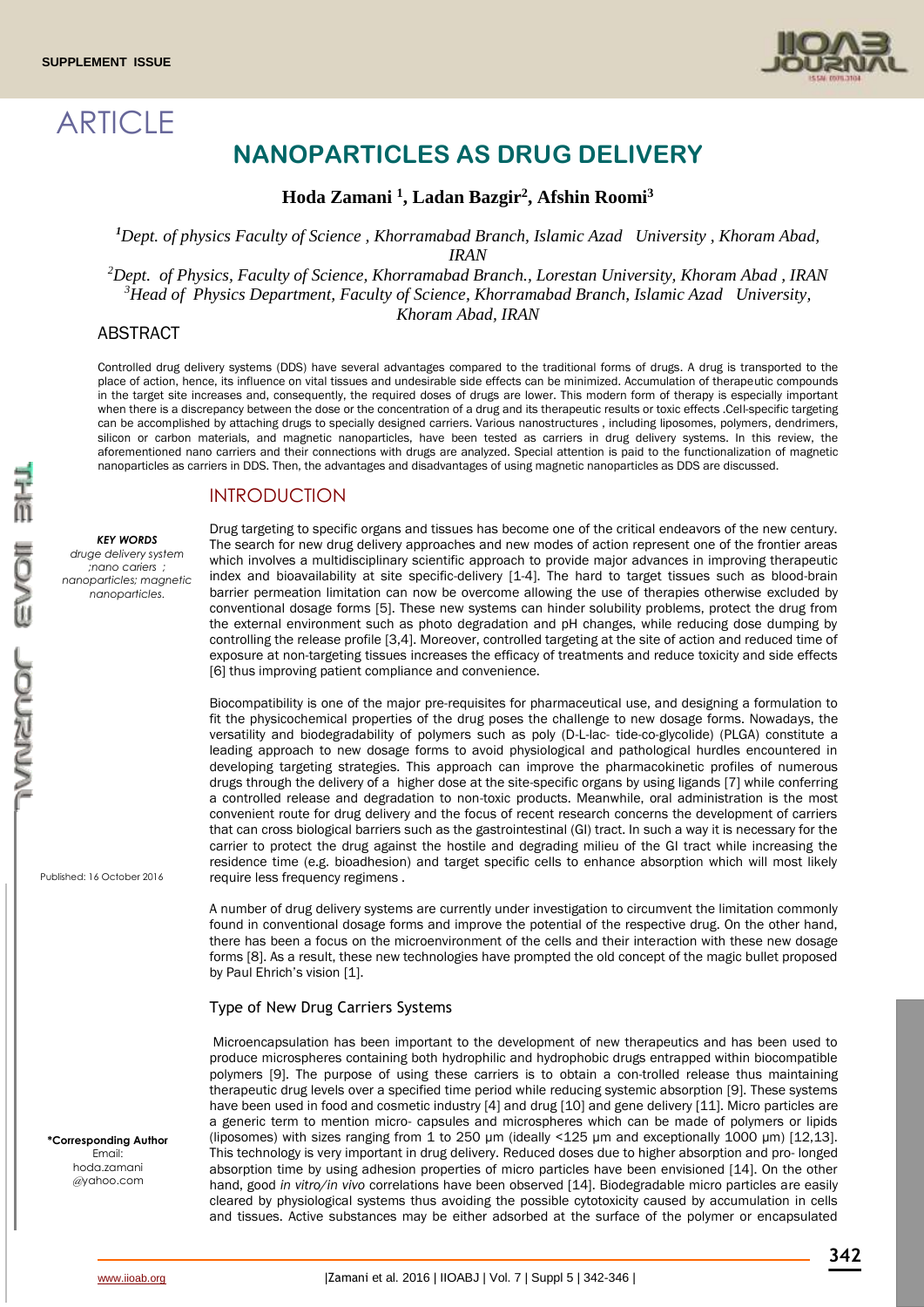

within the particle. Furthermore, controlled release can be achieved by pH- sensitive (especially useful in intravenous delivery) and/ or thermo-sensitive micro particles. Micro particles have been used to encapsulate several peptides (e.g. calcitonin and insulin), anesthetics, anti-viral drugs, hypertension and anticancer drugs [12,14], among others. There are several methods for the preparation of micro particles including the polymerization of synthetic monomers and synthesis from preformed polymers [14]. However, sub-micron size particles have shown to offer marked advantages over micro particles [15,16]. For example PLGA micro- and nanoparticles were compared for their uptake in caco-2 cells and revealed a higher up- take from nanoparticles (41% vs. 15%) [17]. Moreover, targeting to specific tissues such as inflamed and cancerous tissues may be limited only to nanoparticles [18].

#### Nanotechnology

The use of nanotechnology for drug delivery rapidly produced commercially available products and the term nano medicine emerged. Nano medicine is the application of nanometer scale materials in an innovative way to develop new approaches and therapies. At this scale, materials display different physicochemical properties due to their small size, surface structure and high surface area [2]. These properties allow nano particulate systems to overcome current limitations of conventional formulation as they facilitate the intracellular uptake to specific cellular targets. Thus, nanotechnology has been adopted in several fields such as drug/gene delivery [20,21],imaging [22] and diagnostics [23].

#### Nano carriers used in drug delivery system

According to the definition from NNI (*National Nanotechnology Initiative*), nanoparticles are structures of sizes ranging from 1 to 100 nm in at least one dimension. However, the prefix "nano" is commonly used for particles that are up to several hundred nanometers in size.Nano carriers with optimized physicochemical and biological properties are taken up by cells more easily than larger molecules, so they can be successfully used as delivery tools for currently available bio active compounds [145]. Liposomes, solid lipids nano particles , dendrimers, polymers, silicon or carbon materials ,and magnetic nanoparticles are the examples of Nano carriers that have been tested as drug delivery systems.

#### Drug release from nanoparticles

The nanoparticle is coated by polymer, which releases the drug by controlled diffusion or erosion from the core across the polymeric membrane or matrix. The membrane coating acts as a barrier to release, therefore, the solubility and diffusivity of drug in polymer membrane becomes the determining factor in drug release. Furthermore release rate can also be affected by ionic interaction between the drug and addition of auxiliary ingredients. When the drug is involved in interaction with auxiliary ingredients to form a less water soluble complex, then the drug release can be very slow with almost no burst release effect [\(Chen et al., 1994\)](file:///I:/aaaaaaaaaaaaa/Nanoparticles%20%20Emerging%20carriers%20for%20drug%20delivery.htm%23b0095).

To develop a successful nano particulate system, both drug release and polymer biodegradation are important consideration factors. In general, drug release rate depends on (1) solubility of drug, (2) desorption of the surface bound/ adsorbed drug, (3) drug diffusion through the nanoparticle matrix, (4) nanoparticle matrix erosion/degradation and (5) combination of erosion/diffusion process (Mohanraj and [Chen, 2006\)](file:///I:/aaaaaaaaaaaaa/Nanoparticles%20%20Emerging%20carriers%20for%20drug%20delivery.htm%23b0515). Thus solubility, diffusion and biodegradation of the matrix materials govern the release process.

#### Liposomal nanoparticles as drug carrier

multi lamellar vesicles (MLVs, diameter >200nm), unilamellar vesicles (large unilamellar vesicles (diameter 100–400 nm), and small unilamellar vesicles (diameter <100 nm)), based on the number of layers (lamellarity) and diameter. Both synthetic and natural lipids can be used.Phosphatidyl choline, electrically neutral phospholipids containing fatty acyl chains of varying degrees of saturation and length are most widely used in liposomal formulation. Liposomes were used as antimicrobial agents since 1995 when FDA approved Doxil (doxorubicin liposomes) as the first liposomal delivery system to treat the AIDS associated Kaposi's sarcoma (Lian et al 2001). These are biodegradable, non-toxic and can encapsulate both hydrophobic and hydrophilic drugs in the aqueous core and the phospholipid bilayer respectively without any chemical target cell specificity, pH, reductive environmental and temperature sensitivity, which are achieved by selecting the appropriate lipid composition and surface modification for the liposomes (Lian et al.2001). Another remarkable feature of liposomes is the lipid bilayer structure that can easily fuse with the bacterial membranes, thereby releasing the drug within the cell membrane, or into the interior of the microorganism.

There are many successful examples of liposomal antimicrobial drug delivery. One such example is polymixicin B loaded liposomal formulation containing 1,2-dipalmitoyl-sn-glycero-3-phosphocholine (DPPC) and cholesterol showed dramatic improvement over free drug in terms of reduced side effect and enhanced antimicrobial activity. Liposomes are also widely used in the delivery of chemotherapeutic agents. Chan et al. (2009) synthesized core shell NPs consisting of PLGA (poly lactic-co-glycolic acid) hydrophobic core, soybean lecithin monolayer and PEG shell by modified nano-precipitation method combined with self-assembly. Docetaxal encapsulated nanoparticles showed that the amount of lipid coverage affected drug release kinetics.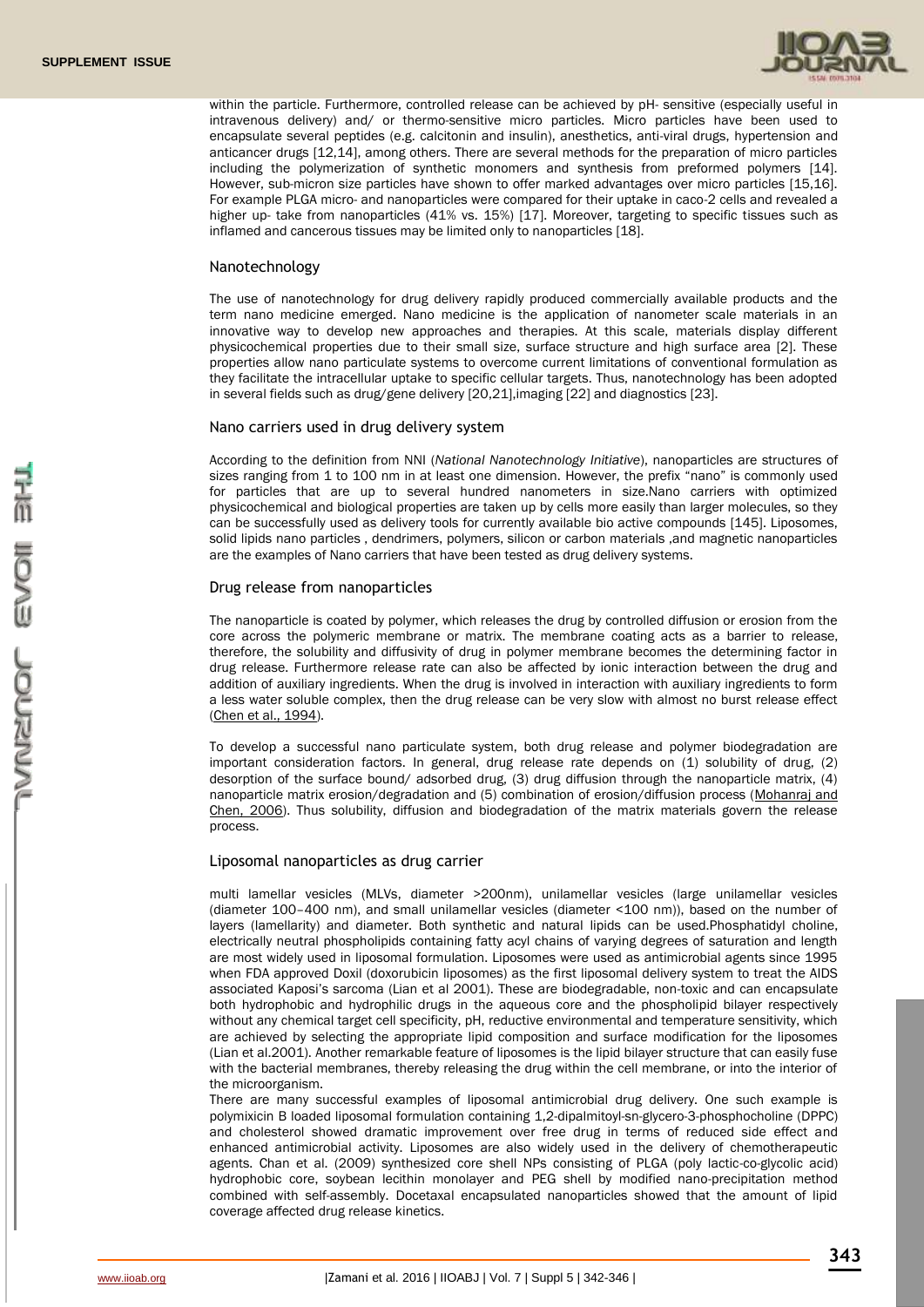

### SOLID LIPID NANOPARTICLES (SLN) AS DRUG DELIVERY CARRIER

SLN are a new generation of colloidal drug carriers, also called lipospheres. These submicron-sized particles in the range of 52-100 nm consist of physiologically biocompatible lipids,which remain solid at body and room temperature and remain dispersed in aqueous solution. SLN are mainly prepared from the lipids, waxes and surfactants for emulsification. Commonly used lipids in SLN formulation include fatty acids, triglycerides, steroids and surfactants. Emulsifiers for the stability of lipid dispersion are sodium cholate and sodium glycocholate. Methods employed to prepare the SLN include high pressure homogenization, emulsifier solvent diffusion, and multiple emulsion solvent injection.SLN have unique properties as potent drug carrier as they combine several advantages and avoid the disadvantages of other colloidal carriers such as lipid immersion, liposomes and polymeric NPs .that they are made up of physiologically biocompatible and tolerable lipids, hence they arenot toxic to the human body. Drug release can be controlled and targeted as immediate release or sustained release. SLN formulation also protects the sensitive drugs from any photochemical, or oxidiative degradation as the drug is immobilized by the solid lipids and drug leakage is reduced when compared to liposomes. Both lipophilic and hydrophilic drugs can be encapsulated and delivered by the SLN with slight modification in SLN formulation. Urban-Morlan et al. (2010) synthesized the solid lipid NP containing cyclosporine by emulsification diffusion method . Differential calorimetric assay revealed that cyclosporin affected the lipid structure and entrapment efficiency was higher with relatively fast release of cyclosporine .Various examples of SLN based antimicrobial drug delivery targeted against the microorganism.

#### Polymeric-based NPs

Polymeric NPs can be formed as nano spheres, or nano-capsules depending upon the method of preparation. Nano-capsules are vesicular systems in which drug is confined to a cavity surrounded by a polymeric membrane and nano spheres are matrix systems in which the drug is physically and uniformly dispersed. In 1976, Langer and Folkman demonstrated the first use of polymeric based delivery of macromolecules. Since then, many synthetic and semi-synthetic, biocompatible and biodegradable polymers have been used extensively in the clinic for controlled drug release. The most commonly and extensively used polymeric NPs include poly-d, l-lactide-coglycolide, polylactic acid, poly-\_-caprolactone ,poly-alkyl-cyanoacrylates, chitosan and gelatin.Polymeric NPs also posses several remarkable properties making them a potential drug delivery vehicle. Firstly, they are structurally stable in the biological fluids under harsh conditions and can be synthesized with desired size distribution. Secondly, by manipulating the polymer length,

surfactants and organic solvent during synthesis, size, zeta potential and drug release profile of NP can be precisely tuned. Thirdly, the functional groups of polymers can be functionalized with desired ligands for the targeted delivery, e.g., lectin conjugated glydine NP that selectively adhered to the carbohydrate receptors on the surface of microbes were studied for treating *Helicobacter pylori* infection (Umamaheswari et al. 2003). Due to obvious advantages such as improving the therapeutic effect, prolonging the biological activity, controlling the drug release rate and decreasing the administration frequency, a great deal of work has been done on polymeric NPs. For example, polybutylvyanoacrylate NPs was loaded with rifampicin and it showed antibacterial activity against *S. aureus* and *Mycobacterium avium* due to effective delivery of the drugs to macrophages both *in vitro* and *in vivo*. Cao et al. (2010) used, xyloglucan (polymer) was grafted with doxorubicin (DOX) and galactosamine and was used totarget liver hepatocytes. This novel nano DDS showed improved transfection efficiency and hepatocyte specificity, which could be useful for tumor therapy.

#### Dendrimers as a drug carrier

Dendrimers are macromolecules with highly branched polymers with 3-D structures that provide a high degree of surface functionality and versatility (Nanjwadea et al. 2009). Fritz Vogtle and coworkers first introduced dendrimers in 1978(Bhuleier et al. 1978). Dendrimers consist of three components: an initiator core, an interior layer composed of repetitive units and an exterior (terminal functionality) layer attached to outermost interior layers. To develop dendrimeric systems for delivering drugs, these are prepared from two synthetic iterative approaches: one divergent and another convergent. In the divergent approach, synthesis is initiated from the core and proceed sout wards to the exterior through repetition of coupling and activation steps. In contrast, In the convergent approach synthesis starts from the periphery and proceeds towards the core (Gillies etal. 2005).Dendrimers possess several unique properties that make them efficient NP carriers for the antimicrobial drug delivery. The well defined highly branched 3D structure provides a large surface area to size ratio resulting in greater reactivity with microorganisms *in vivo*. The availability of many controlled functional surface groups, polydispersity and their ability to mimic cell membrane adds to their potency as drug carriers. Both hydrophilic and hydrophobic agents can be loaded at the same time either by encapsulating drug within the dendritic structure, or by interacting with the drugs at their terminal groups by electrostatic, or covalent bonds also due to the availability of functional groups. Dendrimers with specific and high binding affinity to a wide variety of viral and bacterial receptors can be synthesized (Sajja et al. 2009). Surfaces of dendrimers can be functionalized with PEG, which allows the delivery system to circulate in the body for prolonged time and thus maximizing the opportunity of the drug to reach the relevant site .PEGl yated dendrimers are difficult to be detected by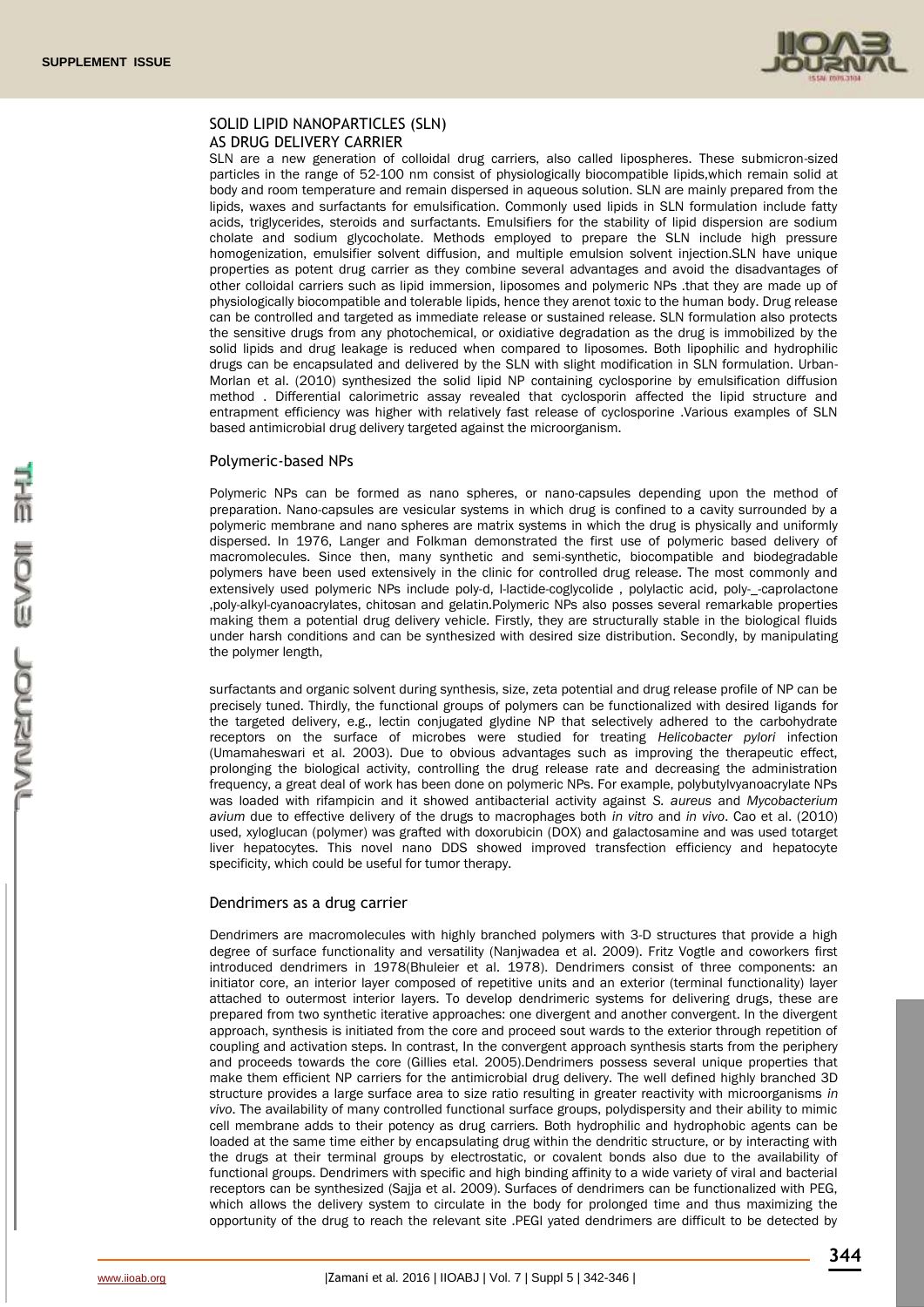

defense mechanism there by slowing theprocess of breakdown (Bhadra et al. 2005).PAMAMs were the first and most popularly studied dendrimers, but because of the cytotoxicity caused by the terminal amines, its clinical use as a drug carrier was limited. However, by masking theterminal amine groups by some means like terminating their carboxylic, or hydroxyl group would not only overcome its limitation but also improve the efficiency by solubility enhancement and making it more biocompatible and less toxic (Gillies et al. 2005). A study I has indicated that PAMAM dendrimers might be considered as the biocompatible carriers of quinolones (nadifloxin and prulifloxin) under suitable condition (Cheng et al. 2007). Dendrimer use resulted in increased aqueous solubility of these antibiotics. Table 5 summarizes more dendrimeric-based antibacterial drug delivery systems.

# **CONCLUSION**

Nano carriers as drug delivery systems are designed to improve the pharmacological and therapeutic properties of conventional drugs. The incorporation of drug molecules into nano carrier can protect a drug against degradation as well as offers possibilities of targeting and controlled release. Due to small dimensions, nano carriers are able to cross the blood-brain-barrier (BBB) and operate on cellular level. In comparison with the traditional form of drugs, nano carrier-drug conjugates are more effective and selective. They can reduce the toxicity and other adverse side effects in normal tissues by accumulating drugs in target sites .In consequence, the required doses of drugs are lower.Although there are several nanoparticle-based therapeutic agents which are currently being developed and are under preclinical evaluation, only a handful of nanoparticle drugs are available on thepharmaceutical market, e.g., liposomal conjugates:Doxil® (doxorubicin) or DaunoXome® (daunorubicin).

It is due to the fact that nanoparticle based drug delivery systems do have a lot of drawbacks and limitations. Some of them arise from scaling up problems.For instance, small size and large surface area of nanoparticle-based targeting system can lead to an aggregation, making physical handling difficult. Nano carrier-drug conjugates can be phagocytosed by cells whereas their intracellular degradation may cause cytotoxic effects. Other issues include low drug loading capacity, low loading efficiency, and poor ability to control the size distribution of carriers. Furthermore, there is a lack of technological methods, which will lead to nano devices of approvable quality. Despite all the limitations and shortcomings, nano particle DDS which respond to slight changes in the local cellular environment have a potential to resolve many of the current drug delivery problems. However, before the ongoing research will bring a clinically useful drug delivery system, challenges which include developing toxicity testing protocols, improving biocompatibility, drug loading, targeting, transportand release, controlling interaction with biological barriers, detecting and monitoring exposure level and assessing the impact on the environment have to be met. Due to a number of functional groups on the surface of nanoparticles, the drug can be attached to the carrier only in a stoichiometric ratio. The oxidative stress and inflammation in different cell types have been often reported as toxic mechanisms of various types of nanoparticles. Nanoparticles of diameter10 nm can remain in cells and induct chronic inflammatory response and fibrosis of tissue. An additional problem is the lack of knowledge concerning the distribution of drug carriers and the unpredictability of the process. Thus, in our opinion, the magnetic targeted drug delivery system is one of the most attractive strategy target therapy. Magnetic nanoparticles have their unique magnetic properties and they can be attracted by magnetic fields, thus, acting as drug carriers in a target therapy. In addition, inorganic magnetic nanoparticles containing the iron and gadolinium serve as an excellent contrast enhancing agents in MRI (approved by FDA – Food and Drug Administra a real therapeutic breakthrough can be achieved solely by carrying out painstaking studies in the field of nano-therapy. Using nano systems in therapies of diseases may contribute to achieving an effective cancer treatment. Moreover, immobilization of homing devices, such as folic acid, epidermal growth factor or antibodies, to the surface of nanoparticles, improves selectivity of drug carriers. The key applications of nano particles in medicine are diagnosis and target therapy, however, their wider use is still the future).

#### CONFLICT OF INTEREST

There is no conflict of interest.

#### ACKNOWLEDGEMENTS

The authors are thankful to Hon'ble Dean and Management

#### FINANCIAL DISCLOSURE None

# REFERENCES<br>[1] Abdel-Mottaleb

- [1] Abdel-Mottaleb MMA, Neumann D, Lamprecht A.[2011]Lipid nanocapsules for dermal application: A comparative study of lipid-based versus polymer-based nanocarriers.
- [2] Eur J Pharm Biopharm. 79: 36-42.
- [3] Afergan E, Epstein H, Dahan R, Koroukhov N, RohekarK, Danenberg HD, Golomb G.[2008]Delivery of serotonin to the brain by monocytes following phagocytosis of liposomes.. J Control Release.132:84–90.
- [4] Agnihotri SA, Aminabhavi TM.[2006] Novel interpenetratingnetwork chitosan-poly(ethylene oxide-*g*acrylamide)hydrogel microspheres for the controlled release of capecitabine.Int J Pharm. 324: 103–115.
- [5] Ahola MS, Säilynoja ES, Raitavuo MH, Vaahtio MM, Salonen JI, Yli-Urpo AU.[2001] In vitrorelease of heparin from silica xerogels. Biomaterials.22:2163–2170.
- [6] Ai J, Biazar E, Montazeri M, Majdi A, Aminifard S,Safari M, Akbari HR.[2011] Nanotoxicology and nanoparticle safety